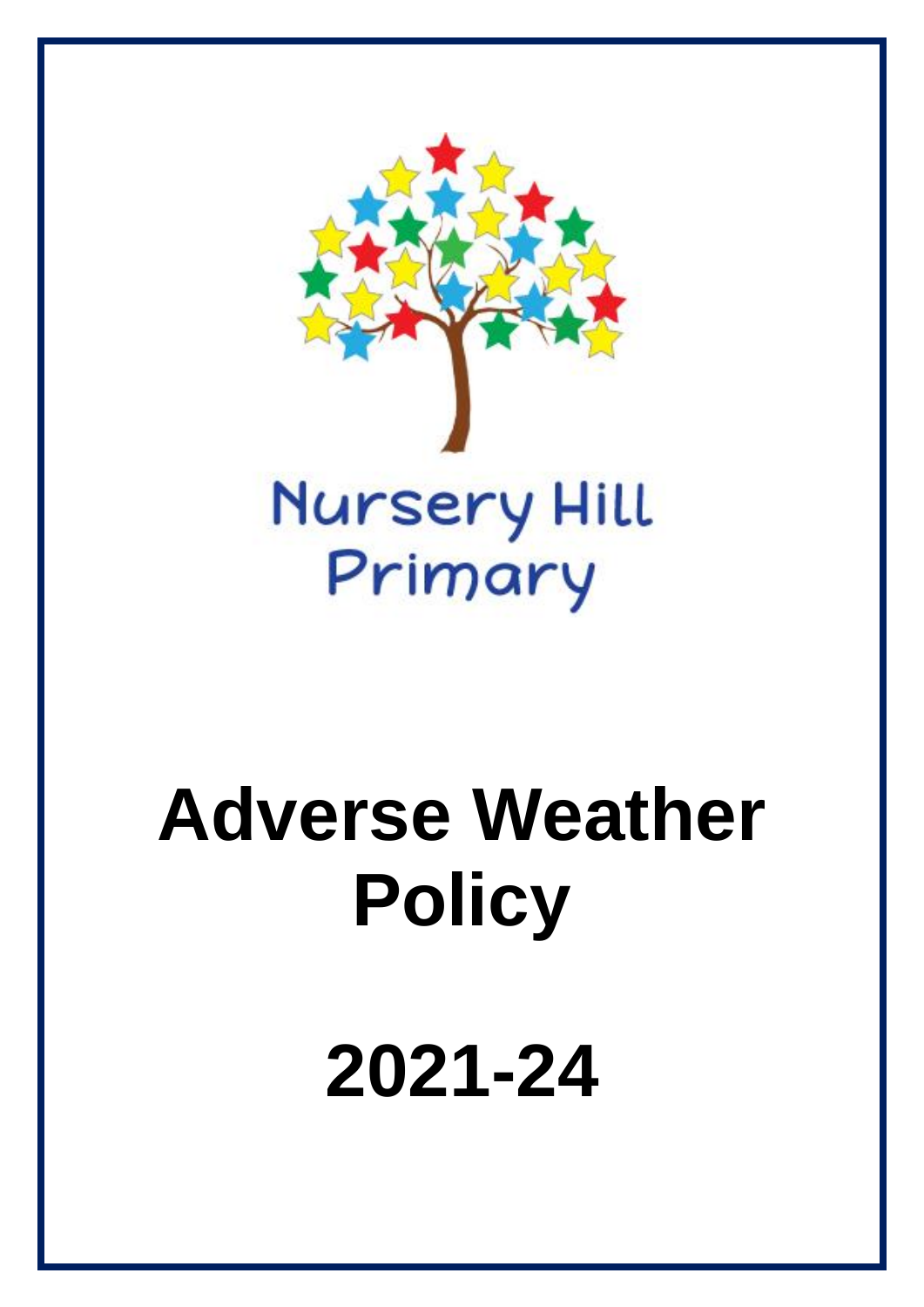It is the policy of the school to make every effort to remain open whenever possible. The decision to close the school either before or during the school day will be made by the Head Teacher.

# **REASONS FOR SCHOOL CLOSURE**

The school will only be closed if one or more of the following conditions apply:

- 1. Insufficient staff are able to come in to keep the school running safely;
- 2. Conditions on site are dangerous;
- 3. Conditions are considered to be or are anticipated to later become too hazardous for travel;
- 4. We are unable to heat the school;
- 5. We are unable to provide hot meals.

# **COMMUNICATING THE CLOSURE**

If the school is to close:

- 1. The closure will be reported to Warwickshire County Council by the Head Teacher. This information will be displayed to the public via Warwickshire website [\(http://www.warwickshire.gov.uk/schoolclosures\)](http://www.warwickshire.gov.uk/schoolclosures). Local Radio Stations will also be contacted by the Head Teacher (Heart 100.7 FM and BBC Coventry and Warwickshire 94.8 FM) will then broadcast details.
- 2. Parents who have opted into the scheme will be alerted to the closure using the text messaging service activated by the Head Teacher once the closure has been logged with the County Council.

The school will make all practicable efforts to keep parents informed as to the situation with the school during adverse weather conditions, as we appreciate that such conditions and the uncertainty places very considerable difficulties upon parents. However, parents are expected to check the website and/or make themselves aware of the radio broadcasts when it is clear that a closure is a possibility.

# **LATENESS AND ABSENCE**

The school appreciates that during bad weather children may arrive later than normal; parents should endeavour to contact the school to let them know they are on their way if likely to be delayed.

The school recognises there will be isolated instances where families are cut off, even where the clear majority of children can get into school. In such instances parents should inform the school of the circumstances of this exceptional situation, as the school has a duty to clarify the circumstances of each case so as to be able to formally authorise the absence to the Local Authority.

Parents acting on the assumption that the school would be closed without gaining confirmation, or failing to inform the school of the circumstances that prevents the child coming into school risks their child being registered as an un-authorised absence.

Where the school is officially closed, all absence is counted as authorised absence. Any absence caused due to school closure will not affect attendance prizes for that term.